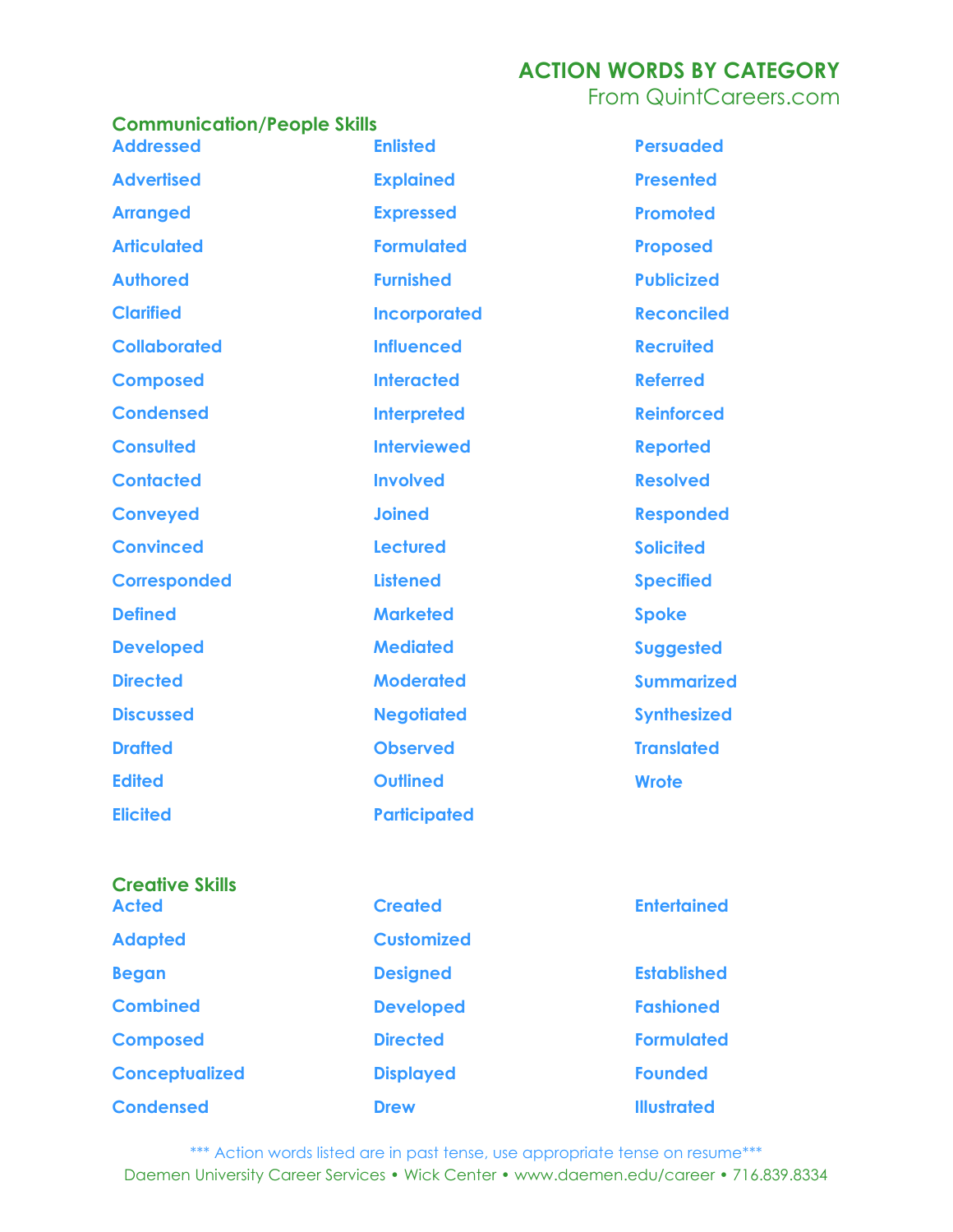| <b>Initiated</b>             | <b>Modeled</b>    | <b>From QuintCareers.com</b><br><b>Planned</b> |
|------------------------------|-------------------|------------------------------------------------|
| <b>Instituted</b>            | <b>Modified</b>   | <b>Revised</b>                                 |
|                              | <b>Originated</b> | <b>Revitalized</b>                             |
| <b>Integrated</b>            | <b>Performed</b>  | <b>Shaped</b>                                  |
| <b>Introduced</b>            |                   | <b>Solved</b>                                  |
| <b>Invented</b>              | Photographed      |                                                |
| <b>Data/Financial Skills</b> |                   |                                                |

**Administered Adjusted Allocated Analyzed Appraised Assessed Audited Balanced Budgeted Calculated**

# **Helping Skills Adapted Advocated Aided Answered Arranged Assessed Assisted**

**Clarified Coached Collaborated Contributed**

**Computed Conserved Corrected Determined Developed Estimated Forecasted Managed Marketed**

**Measured**

**Cooperated Counseled Demonstrated Diagnosed Educated Encouraged Ensured Expedited Facilitated Familiarized Guided**

**Netted Planned Prepared Programmed Projected Qualified Reconciled Reduced Researched Retrieved**

**Helped Insured**

**Intervened Motivated Prevented Provided**

**Referred Rehabilitated Represented**

\*\*\* Action words listed are in past tense, use appropriate tense on resume\*\*\* Daemen University Career Services • Wick Center • www.daemen.edu/career • 716.839.8334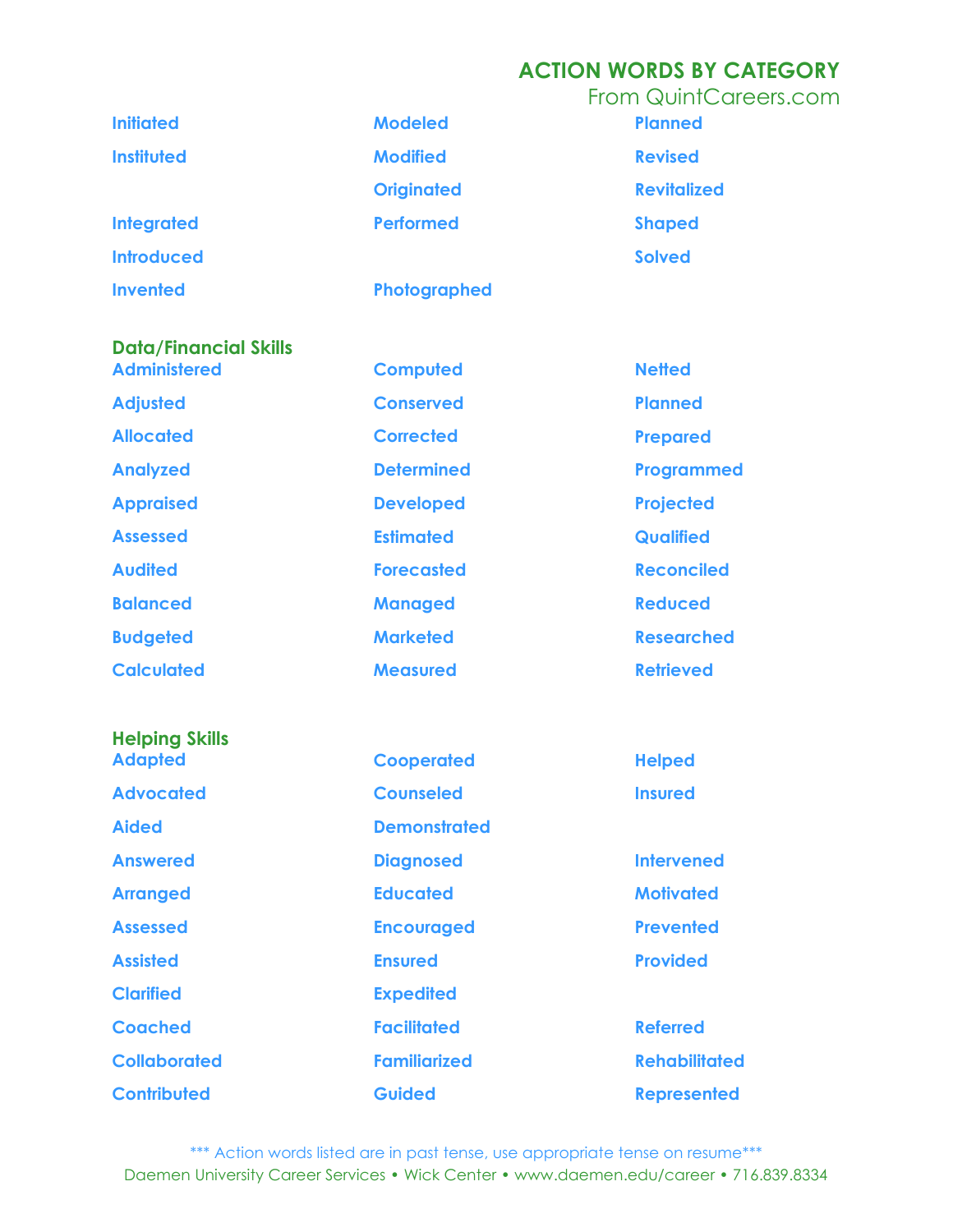|                 |                   | From QuintCareers.com |
|-----------------|-------------------|-----------------------|
| <b>Resolved</b> | <b>Simplified</b> | <b>Supported</b>      |
|                 | <b>Supplied</b>   | <b>Volunteered</b>    |

#### **Management/Leadership Skills**

**Classified**

**Coded**

| <b>Administered</b>          | <b>Enforced</b>     | <b>Motivated</b>        |
|------------------------------|---------------------|-------------------------|
| <b>Analyzed</b>              | <b>Enhanced</b>     | <b>Navigated</b>        |
| <b>Appointed</b>             | <b>Established</b>  | <b>Organized</b>        |
| <b>Approved</b>              | <b>Executed</b>     | <b>Originated</b>       |
| <b>Assigned</b>              | <b>Generated</b>    | <b>Overhauled</b>       |
| <b>Attained</b>              | <b>Handled</b>      | <b>Oversaw</b>          |
| <b>Authorized</b>            | <b>Headed</b>       | <b>Planned</b>          |
| <b>Chaired</b>               | <b>Hired</b>        | <b>Prioritized</b>      |
| <b>Considered</b>            | <b>Hosted</b>       | <b>Produced</b>         |
| <b>Consolidated</b>          | <b>Improved</b>     | <b>Recommended</b>      |
| <b>Contracted</b>            | <b>Incorporated</b> | <b>Reorganized</b>      |
| <b>Converted</b>             | <b>Increased</b>    | <b>Restored</b>         |
| <b>Coordinated</b>           | <b>Initiated</b>    | <b>Reviewed</b>         |
| <b>Decided</b>               | <b>Inspected</b>    | <b>Scheduled</b>        |
| <b>Delegated</b>             | <b>Instituted</b>   | <b>Secured</b>          |
| <b>Developed</b>             | Led                 | <b>Selected</b>         |
| <b>Directed</b>              | <b>Managed</b>      | <b>Supervised</b>       |
| <b>Emphasized</b>            | <b>Merged</b>       |                         |
| <b>Organizational Skills</b> |                     |                         |
| <b>Approved</b>              | <b>Collected</b>    | <b>Executed</b>         |
| <b>Arranged</b>              | <b>Compiled</b>     | <b>Filed Formulated</b> |
| <b>Catalogued</b>            |                     | <b>Generated</b>        |
| <b>Categorized</b>           | <b>Corrected</b>    | <b>Incorporated</b>     |
| <b>Charted</b>               | <b>Corresponded</b> | <b>Inspected</b>        |

\*\*\* Action words listed are in past tense, use appropriate tense on resume\*\*\* Daemen University Career Services • Wick Center • www.daemen.edu/career • 716.839.8334

**Logged**

**Maintained**

**Developed**

**Distributed**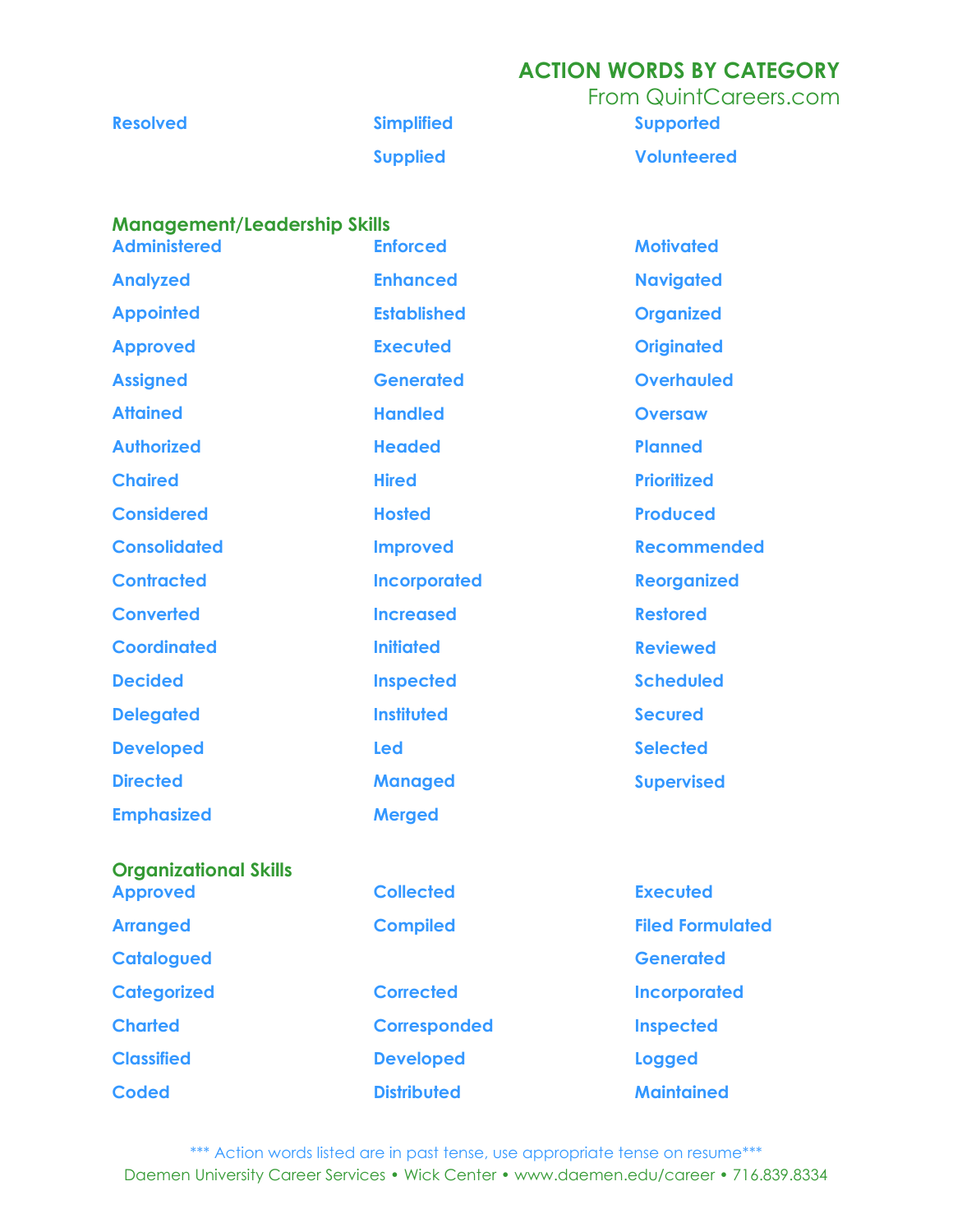|                  |                   | <b>From QuintCareers.com</b> |
|------------------|-------------------|------------------------------|
| <b>Monitored</b> | <b>Purchased</b>  | <b>Screened</b>              |
|                  | <b>Recorded</b>   | <b>Submitted</b>             |
| <b>Obtained</b>  | <b>Registered</b> | <b>Supplied</b>              |
| <b>Operated</b>  | <b>Reserved</b>   | <b>Standardized</b>          |
| <b>Ordered</b>   | <b>Responded</b>  | <b>Systematized</b>          |
| <b>Organized</b> |                   | <b>Updated</b>               |
| <b>Prepared</b>  | <b>Reviewed</b>   | <b>Validated</b>             |
| <b>Processed</b> | <b>Routed</b>     | <b>Verified</b>              |
| <b>Provided</b>  | <b>Scheduled</b>  |                              |
|                  |                   |                              |

#### **Research Skills**

| <b>Analyzed</b>     | <b>Explored</b>     | <b>Prepared</b>     |
|---------------------|---------------------|---------------------|
| <b>Clarified</b>    | <b>Extracted</b>    | <b>Researched</b>   |
| <b>Collected</b>    | <b>Formulated</b>   | <b>Reviewed</b>     |
| <b>Compared</b>     | <b>Gathered</b>     | <b>Scored</b>       |
| <b>Conducted</b>    | <b>Implemented</b>  | <b>Searched</b>     |
| <b>Critiqued</b>    | <b>Inspected</b>    | <b>Solved</b>       |
| <b>Detected</b>     | <b>Interviewed</b>  | <b>Summarized</b>   |
| <b>Determined</b>   | <b>Invented</b>     | <b>Surveyed</b>     |
| <b>Diagnosed</b>    | <b>Investigated</b> | <b>Systematized</b> |
| <b>Evaluated</b>    | Located             | <b>Tested</b>       |
| <b>Examined</b>     | <b>Measured</b>     |                     |
| <b>Experimented</b> | <b>Organized</b>    |                     |

#### **Teaching Skills**

| <b>Adapted</b>   |  |
|------------------|--|
| <b>Advised</b>   |  |
| <b>Clarified</b> |  |

**Coached Communicated Conducted**

**Coordinated Critiqued Developed**

\*\*\* Action words listed are in past tense, use appropriate tense on resume\*\*\* Daemen University Career Services • Wick Center • www.daemen.edu/career • 716.839.8334